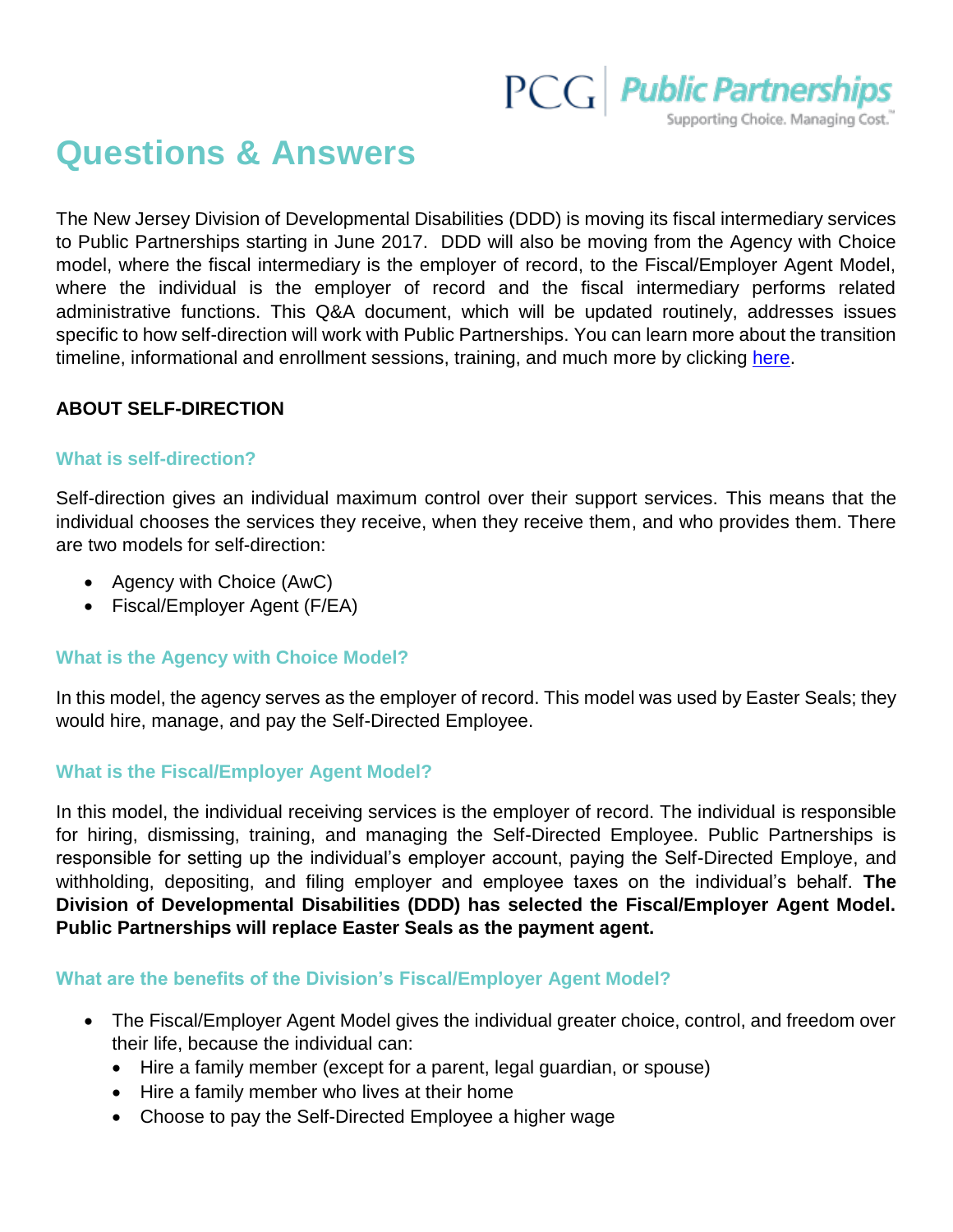

Supporting Choice. Managing Cost.

#### **ABOUT THE TRANSITION TO PUBLIC PARTNERSHIPS**

#### **Who is Public Partnerships?**

Public Partnerships is a fiscal intermediary that is partnering with the Division of Developmental Disabilities to provide guidance and to help support individuals and Self-Directed Employee transition to the Fiscal/Employer Agency model. Public Partnerships has been serving as a fiscal intermediary for individuals with intellectual and developmental disabilities for almost two decades in more than 25 states. In New Jersey, we have served individuals enrolled in Division of Aging programs for over 10 years.

## **What will Public Partnerships do as the fiscal intermediary for Self-Directed Employees in the Fiscal/Employer Agent Model?**

As the fiscal intermediary for the Self-Directed Employee Option, Public Partnerships is responsible for the following services:

- Setting up the individual as an employer of record
- Paying the Self-Directed Employee on the individual's behalf
- Reporting and filing employer and employee taxes
- Paying vendors for goods and services
- Reimbursing individuals for approved goods and services

## **What online services does Public Partnerships provide?**

- Individuals and Self-Directed Employees can submit and approve timesheets
- Individuals can submit for reimbursement of goods and service
- Individuals can track their individual budget expenditures
- Individuals and Self-Directed Employees can enroll online

## **When will Public Partnerships replace Easter Seals as the fiscal intermediary?**

The Public Partnerships enrollment period for individuals and Self-Directed Employees will be 5/1/17 through 6/15/17. Public Partnerships will take over payments during the month of June 2017.

#### **How do Individuals enroll with Public Partnerships?**

There are two ways to enroll with Public Partnerships:

- Online Individuals can use Public Partnerships' online enrollment system
- Over the Phone Individuals can call Public Partnerships to provide enrollment information and email/fax the documentation back to Public Partnerships for processing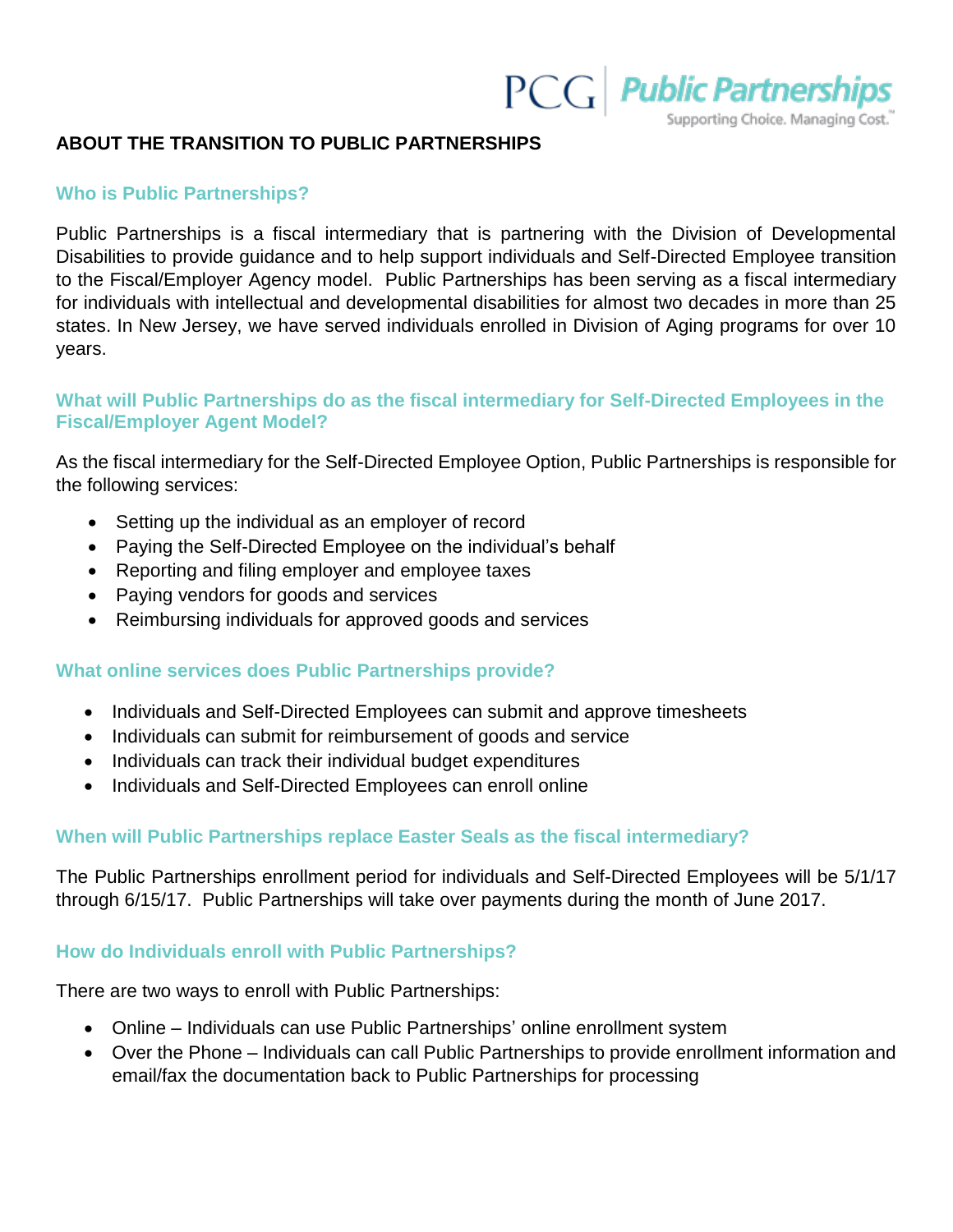

Supporting Choice. Managing Cost.

## **ABOUT WORKING WITH SELF-DIRECTED EMPLOYEES**

## **What trainings do Self-Directed Employees ("SDEs") need to complete?**

The Division of Developmental Disabilities requires that all Self-Directed Employees and approved back-ups complete trainings within six months of being re-hired through the Fiscal/Employer Agent Model. Below is an outline of these trainings:

- DDD System Mandatory Training Bundle (DDD Shifting Expectations; Preventing Abuse/Neglect/Exploitation plus on-sitecompetency assessment; Danielle's Law)
- CPR/First Aid (certification every 2 years)
- Medication training and on-site competency assessment (only if SDE is administering meds)
- Behavior Plan training (only if individual has a behavior plan)
- Specialized training, as applicable (individual/family to decide length and topics and if needed)

All of the above trainings will be paid for by the Division and are required only once per hired Self-Directed Employee, with the exception of CPR/First Aid, which must be recertified every two years.

# **Who will pay for Self-Directed Employee required trainings?**

The Division of Developmental Disabilities will fund the cost of the trainings and will pay Self-Directed Employees for their time to complete the trainings.

# **My Self-Directed Employee works full-time and receives health benefits from Easter Seals. What will happen to those health benefits?**

While many workers currently employed as Self-Directed Employees work part-time, some full-time employees received health benefits from Easter Seals. As with any change from one employer to another, health and other benefits from a former employer are discontinued. The SDE wage can be increased, budget allowing, to accommodate those with a benefits change.

# **What happens if my Self-Directed Employee is injured while on the job?**

Public Partnerships provides Worker's Compensation through your budget at an annual cost of \$92.00, regardless of the number of Self-Directed Employees you hire.

# **What if I need to hire a Self-Directed Employee before the transition to Public Partnerships?**

If you need to employ a new worker before May 1, the application and paperwork will be processed by Easter Seals. Beginning May 1, new Self-Directed Employee applications will be processed by Public Partnerships. Your Self-Directed Employee, who will be employed through Easter Seals prior to May 1, will need to complete a new application with Public Partnerships to continue providing services after June 1.